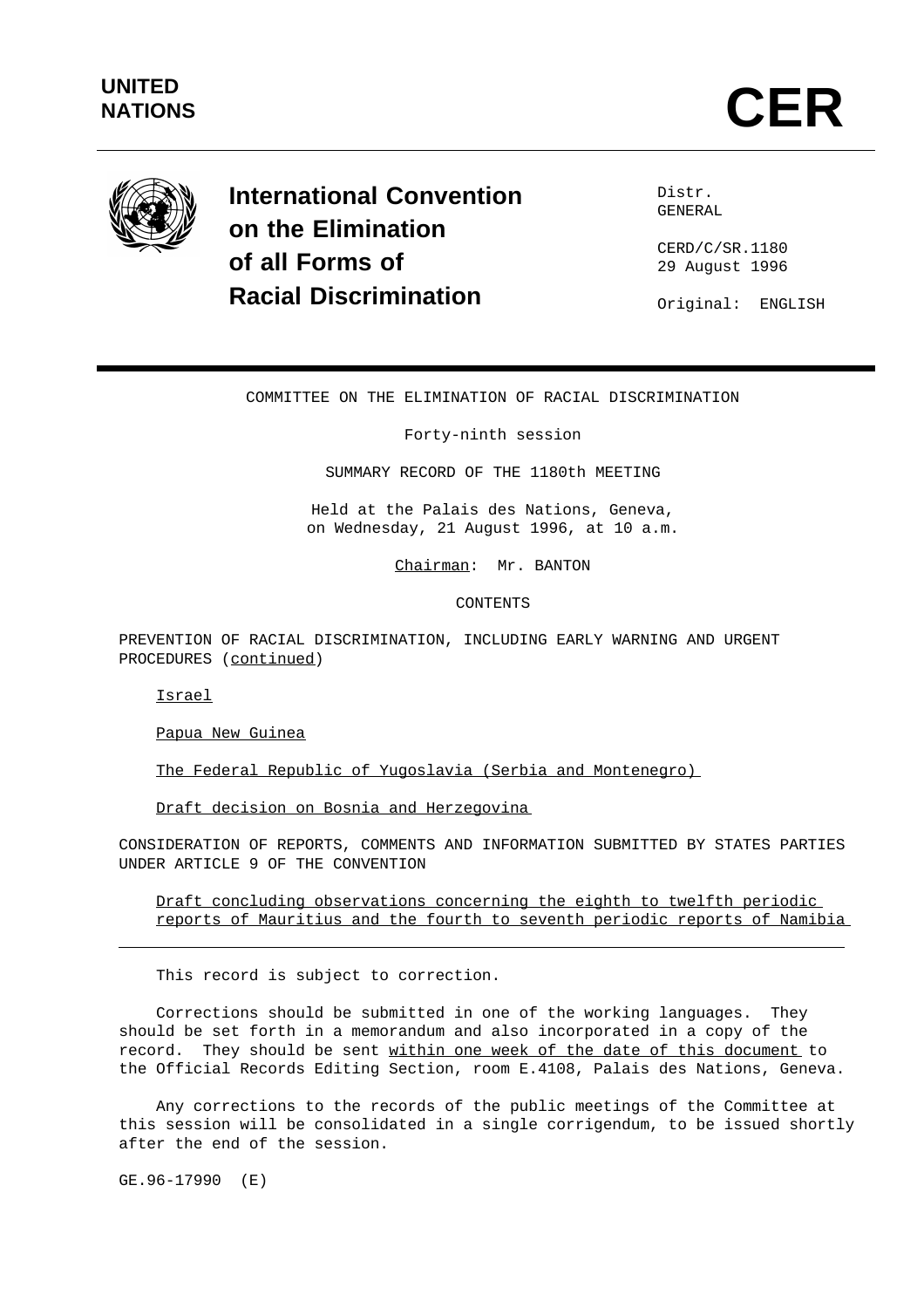#### The meeting was called to order at 10.10 a.m.

PREVENTION OF RACIAL DISCRIMINATION, INCLUDING EARLY WARNING AND URGENT PROCEDURES (agenda item 4) (continued)

# Israel

1. Mr. van BOVEN, speaking as rapporteur for Israel, recalled that following a massacre in Hebron in 1994, the Committee had adopted a decision asking for further information, and had discussed the issue at length at its August 1994 session. A report had subsequently been received from the Israeli authorities on their own investigations which the Committee had published as being pertinent to its work. At its forty-sixth session, the Committee had adopted a statement requesting the Israeli Government to expedite its seventh and eighth periodic reports and to include in them the information earlier requested. Although those reports had not yet been received, the Chairman had received a letter from the Deputy Permanent Representative of Israel stating that his Government regretted the delay in the matter of the outstanding reports, which would be submitted as soon as possible.

2. In the light of such positive information he proposed that the Committee should recall the statement it adopted at its forty-sixth session, note the letter to the Chairman, reiterate its request that the reports be submitted as soon as possible prior to the Committee's next session and, while keeping open its dialogue with Israel, remove Israel from the list of countries to be considered under early warning and urgent procedures.

3. Mr. GARVALOV expressed his full support for Mr. van Boven's proposal.

4. The CHAIRMAN said that, if he heard no objection, he would take it that the Committee wished to proceed as Mr. van Boven had proposed.

## 5. It was so decided.

# Papua New Guinea

6. Mr. WOLFRUM, speaking as rapporteur for Papua New Guinea, said that he had received no further information in respect of the dispute concerning Bougainville and could only conclude that peace had returned. Negotiations were continuing and no violations had been reported. He therefore proposed that Papua New Guinea be removed from the list of countries considered under early warning and urgent procedures, on the understanding that consideration could be resumed in the event of any new developments.

#### 7. It was so decided.

### The Federal Republic of Yugoslavia (Serbia and Montenegro)

8. Mr. WOLFRUM, speaking as rapporteur for the Federal Republic, recalled that a small mediation mission consisting of himself, Mr. Ahmadu and Mr. Rechetov, had visited Kosovo in 1993 to try and find a way of improving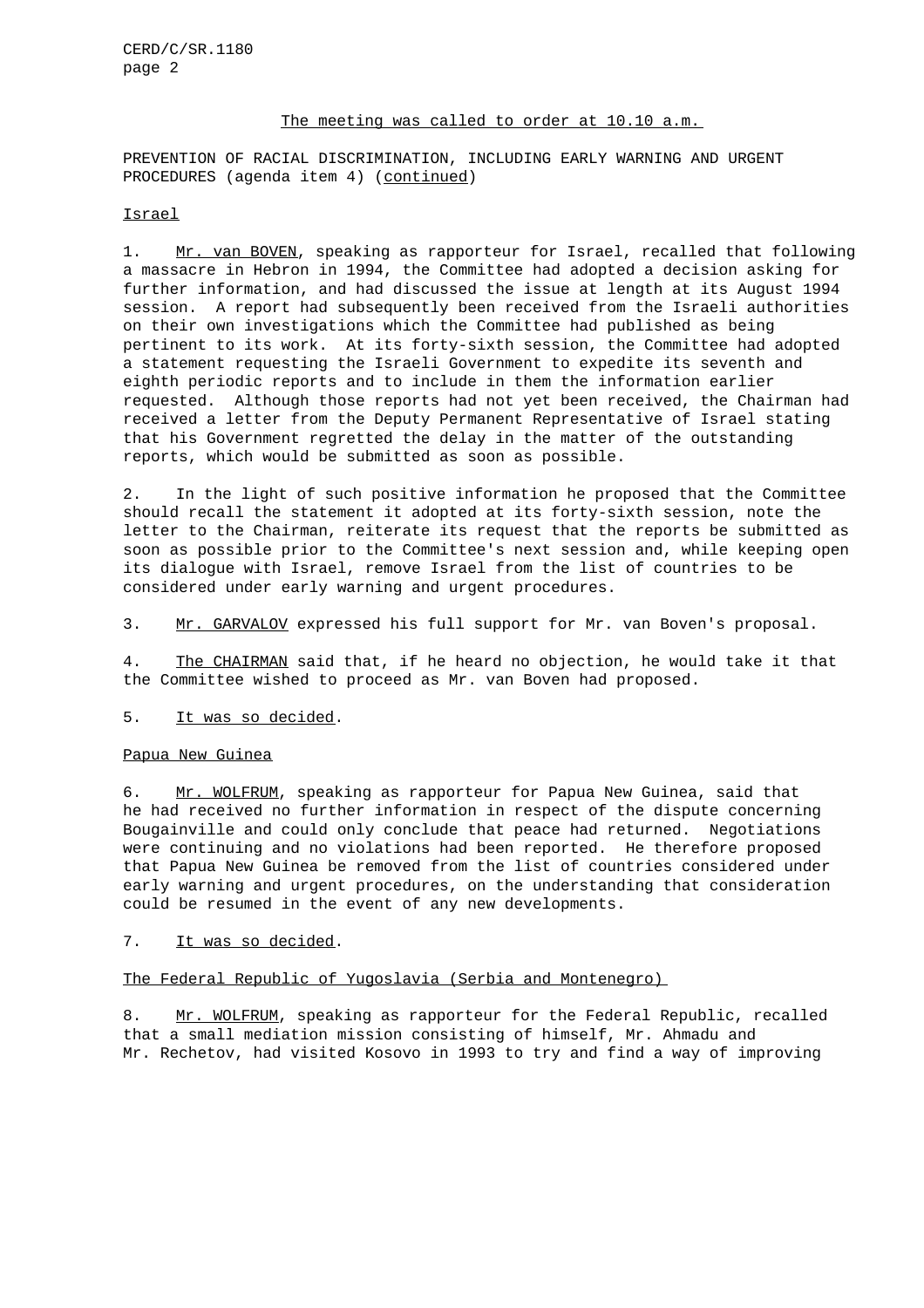the human rights situation there within the scope of the Committee's mandate, without touching upon major political issues. The group had concentrated on the re-introduction of the Albanian language into schools in the Kosovo area, which had involved reopening some schools, reinstating teachers and having courses based on the 1990 curriculum. It had also concentrated on the reinstatement of Albanian doctors and nurses and on the use of the Albanian language in the media.

9. The mission had been successful and the group had reason to believe, from the positive signals given by all parties concerned, that further success was possible. In the meantime the States parties, following a decision by the United Nations General Assembly, had decided to suspend the membership of the Federal Republic which in turn, feeling that some of its rights were being denied, had decided to withdraw its official cooperation with the Committee. Despite that decision, it had produced a report (E/CN.4/Sub.2/1996/35) for the Sub-Commission on Prevention of Discrimination and Protection of Minorities which the Committee might wish to consider in view of the amount of relevant information it contained. The Sub-Commission also had before it a draft resolution on the situation of human rights in Kosovo ( $E/CN.4/Sub.2/1996/L.4$ ) which was not consistent with the facts as presented in the report.

10. On the initiative of Mr. Rechetov, a meeting had taken place between himself and Mr. Rechetov and the Deputy Minister of Foreign Affairs of the Federal Republic, whose position had been the same as that taken earlier by the Permanent Representative, namely, that as long as the membership of the Federal Republic was suspended and its rights not fully recognized, it could not cooperate with the Committee. He and Mr. Rechetov had argued against that position as being politically unwise, and had been assured that their argument would be seriously considered. The Deputy Minister had promised that before the Committee's meeting in March 1997 he would inform the Chairman of any decision taken by the Government in the light of developments at the 1996 General Assembly. Any further action by the Committee at the present session would therefore be counter-productive.

11. He therefore proposed that the Committee should keep the issue on the agenda of its fiftieth session and mention in its report the informal discussion held at the present session.

12. Mr. SHERIFIS, commending the group on its high-level meeting, said that the Committee should take a flexible approach with Belgrade, keep the issue on its agenda and evaluate the situation at its next session in the light of developments in the General Assembly and any other developments in the area.

13. Mr. GARVALOV fully endorsed that recommendation. The Committee should bear in mind that the position of the Federal Republic was one which it had taken in respect of all human rights bodies. It should therefore keep the matter on its agenda and highlight the possibility of the mission resuming its mandate.

14. Mr. van BOVEN, endorsing the conclusions of the rapporteur, suggested that the Committee's brief discussion should be reflected in its report to the General Assembly under the chapter concerned with early warning and urgent procedures.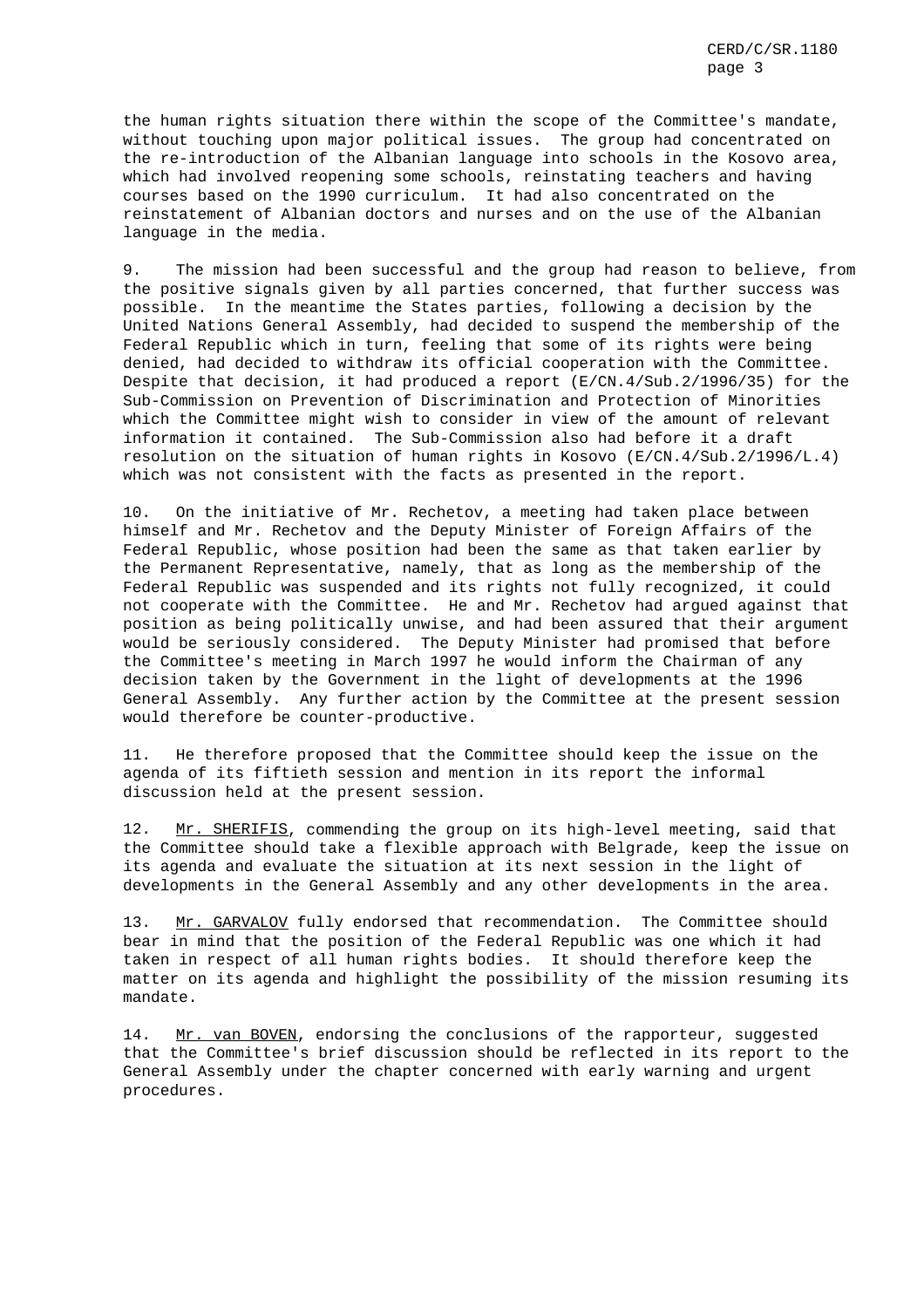CERD/C/SR.1180 page 4

15. Mr. DIACONU said that the significant contribution which the mediation group had made to the Committee's work might well open new avenues to the Committee. There was no doubt that the acts of violence and abuses in Kosovo and the deep division within civil society came within the purview of its Convention. However, it could not take any decision which would affect the present impasse, and its contribution in future would be in helping to restore the fabric of society and helping the parties find solutions which would put an end to the suffering of their populations.

16. In addition to the reference in the report suggested by Mr. van Boven, mention should be made of the Committee's readiness to continue its mission of good offices.

17. Mr. de GOUTTES fully agreed with the conclusions of the rapporteur. The matter should be kept on the Committee's agenda and the High Commissioner for Human Rights informed accordingly. The Committee should strongly emphasize its concerns about the situation in Kosovo, the need to rebuild the social fabric and its readiness to resume its mission.

18. Mr. FERRERO COSTA emphasized the need for the Committee to keep the matter on its agenda and to make known its view that the problem in Kosovo continued. The Committee should continue its informal dialogue with the authorities if formal contact was not possible, and indicate its intention to the authorities. It would be useful for the Committee to have a more detailed report on the situation in Kosovo at its next session, prepared either by Mr. Rechetov or Mr. Wolfrum or by the secretariat.

19. Mr. VALENCIA RODRIGUEZ expressed support for the conclusions of the rapporteur and the proposals by Mr. Sherifis. It was important that the Committee should maintain its dialogue with the authorities and establish cordial relations with Belgrade with a view to resuming its mission to the Federal Republic.

20. Mr. YUTZIS agreed that the Committee should leave all doors open so that it could continue to exercise some degree of influence over a situation which called for the restoration of the civil and social fabric. Were it to continue its task of mediation, it should perhaps devise alternative investigative or follow-up methods so as to avoid any unnecessary repetition of activities that had not contributed substantially to evaluation or further action. It was also important to maintain unofficial channels of communication.

21. Mr. AHMADU, speaking as one of the three members of the good offices mission, agreed that the matter should remain on the Committee's agenda and that the possibility of carrying out a further mission to Kosovo and continuing the very fruitful dialogue with the authorities should be kept open. Meanwhile, in view of the disturbing developments on the ground, an updated report or review of the situation would be welcome.

22. Mr. SHAHI agreed the item should be kept on the agenda and deferred to the consensus view that the good offices mission should, if possible, continue its work, although he was sceptical about the outcome. The primary consideration to be borne in mind was the purpose of the mission as referred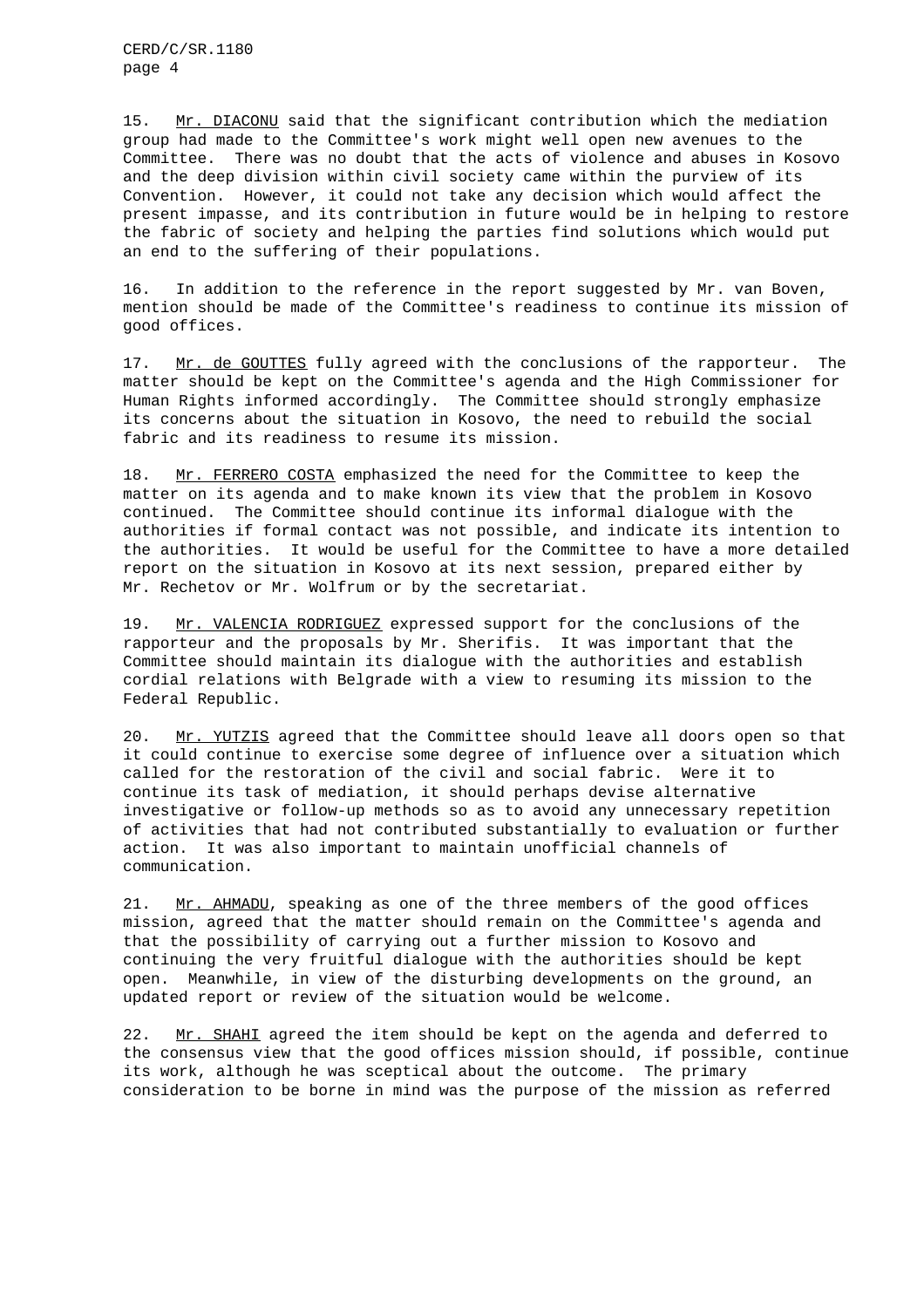to in the decision on the Federal Republic of Yugoslavia (Serbia and Montenegro) adopted by the Committee at its forty-eighth session, which was to help reopen a dialogue for a peaceful solution of issues concerning respect for human rights in Kosovo, with particular emphasis on the elimination of all forms of racial discrimination. He also drew attention to a strongly worded resolution (E/CN.4/Sub.2/1996/L.4) adopted by the Sub-Commission on Prevention of Discrimination and Protection of Minorities at its forty-eighth session, warning of the threat to peace in the region constituted by the situation in Kosovo, calling for a resumption of the internationally brokered dialogue between the authorities of the Federal Republic of Yugoslavia (Serbia and Montenegro) and the representatives of the ethnic Albanians in Kosovo, demanding the revocation of all discriminatory legislation and stressing the importance of an international monitoring presence in Kosovo. The Committee should further bear in mind developments at the next United Nations General Assembly before proceeding with the good offices mission.

23. Mr. RECHETOV subscribed to the views expressed on the possibility of extending the mandate of the good offices mission. He agreed with Mr. Shahi's emphasis on promoting the elimination of all forms of racial discrimination as being the Committee's guiding principle, and with his assessment and that of the Sub-Commission on Prevention of Discrimination and Protection of Minorities that the situation in Kosovo was a threat to peace in the region; it was also a threat to peace worldwide. Since the Committee was agreed on the approach of the good offices mission and the purposes it should serve, and because of the explosive situation in Kosovo, it would be preferable not to wait until the Committee's next session before taking a decision on the continued work of the mission, but to leave it to the discretion of the Chairman to take the initiative should developments at the next General Assembly or changes in States' positions make it possible for the mission to resume its work earlier.

24. The CHAIRMAN suggested that, in the light of the information provided by Mr. Wolfrum on the situation in the Federal Republic of Yugoslavia and the proposals concerning the Committee's action in respect of the State party, it might be removed from the list of States parties that were subject to the overdue reports review procedure.

25. Mr. WOLFRUM observed that the document to which he had referred (E/CN.4/Sub.2/1996/35), addressed to the Sub-Commission on Prevention of Discrimination and Protection of Minorities, could not be regarded as a report by the State party to the Committee. The procedure for overdue reporting should therefore be left unchanged.

26. Regarding the good offices mission, the Committee should confirm its agreement that no action was to be taken at the current session. Since, however, the mission to Kosovo had proved useful, if inevitably limited in scope, and was not viewed unfavourably by the authorities, the door should be left open for it to resume its work as soon as circumstances permitted. He supported Mr. Rechetov's suggestion about leaving that initiative with the Chairman. Mr. Rechetov had also rightly pointed to the instability of the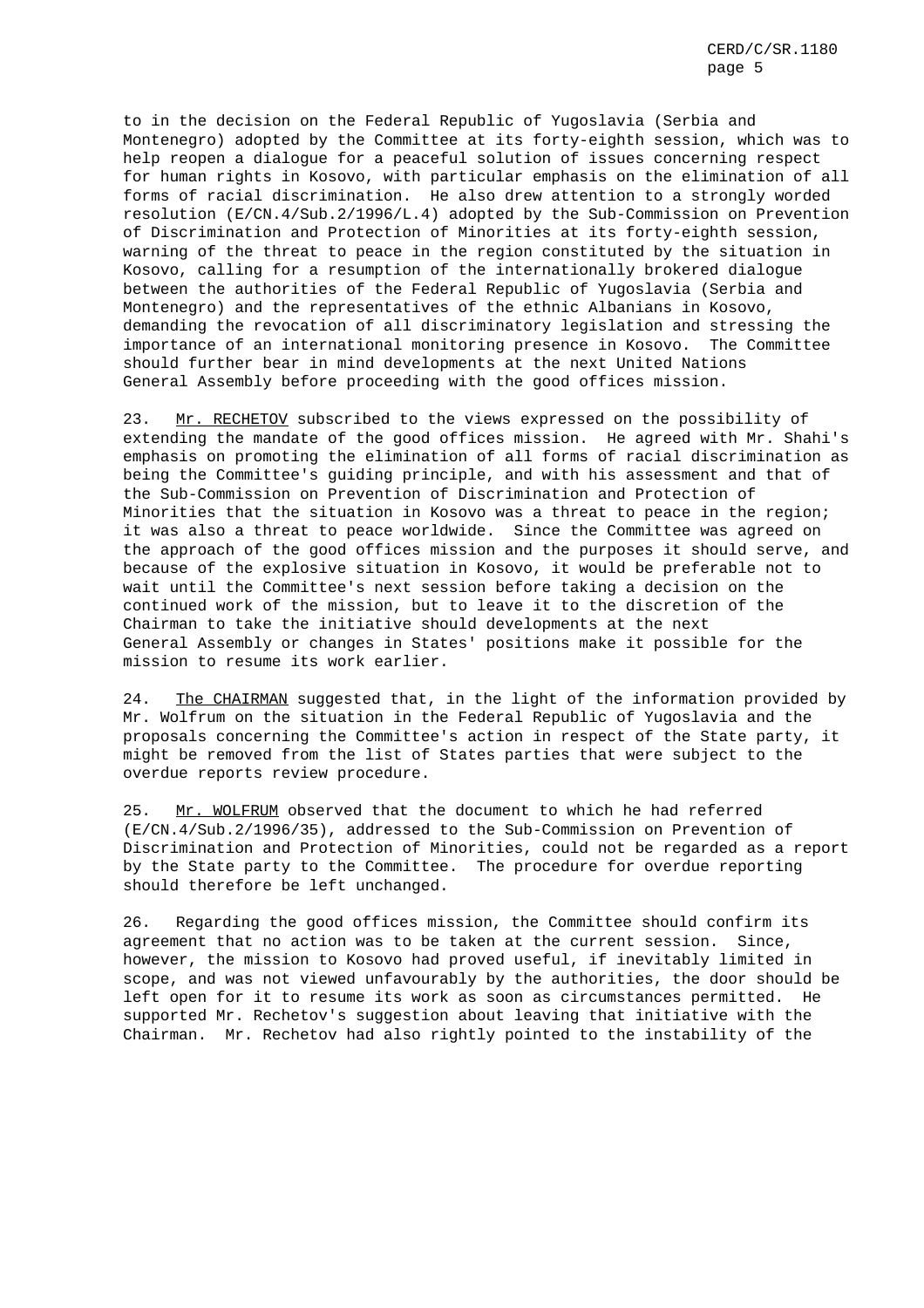CERD/C/SR.1180 page 6

situation in Kosovo. It was important to defuse what was reported to be mounting tension there as soon as possible. Should there be no developments permitting a resumption of the mission, the Committee should review the situation at its spring session.

27. The CHAIRMAN said that he took it that the Committee wished to proceed as proposed by Mr. Wolfrum.

# 28. It was so agreed.

## Draft decision on Bosnia and Herzegovina (CERD/C/49/Misc.11/Rev.2)

29. Mr. van BOVEN said that the revised text before the Committee, now formally a draft decision, incorporated proposals by various members and, in paragraph 2, reflected aspects of the Committee's discussion with the representative of the State party. The third paragraph, while emphasizing the importance of free, fair and democratic elections, drew attention to concerns expressed during the Committee's discussions about holding elections under the present circumstances. The other paragraph that had been amended, paragraph 4, incorporated a proposal by Mr. Rechetov. He was also prepared in principle to incorporate an amendment by Mr. Shahi, subject to a formal proposal for its wording, reflecting his concerns about the possible adverse consequences of the scheduled withdrawal of the implementation force (IFOR) at the end of the year.

30. Mr. WOLFRUM fully subscribed to the well-balanced, neutrally worded draft decision, drawing attention in particular to paragraph 3, which made it quite clear that the subject of the paragraph fell squarely within the Committee's mandate, and paragraph 4, which took Mr. Rechetov's proposal into account. He, too, sympathized with Mr. Shahi's concerns, but would prefer to see the proposed wording in writing.

31. Mr. de GOUTTES fully supported the draft decision for the same reasons as Mr. Wolfrum. It was the logical follow-up to the Committee's declaration at its March session. He favoured its adoption as it stood, subject to Mr. Shahi's proposal, which might perhaps be accommodated in paragraph 2.

32. Mr. GARVALOV expressed his approval of the wording of the draft decision, which updated the Committee's views on an important issue. Paragraph 2 rightly incorporated suggestions made by the representative of Bosnia and Herzegovina, and he welcomed the reference in paragraph 3 to free, fair and democratic elections, which was in line with a concern he had previously expressed, namely that if the next elections were not free, fair and democratic, they might divide the country along ethnic lines, thus impairing the integrity of the State party. He was pleased to see that Mr. Rechetov's suggestion had been incorporated. He would support the inclusion of wording expressing the Committee's concern about the possible repercussions of a withdrawal of IFOR.

33. Mr. CHIGOVERA asked for clarification about the thrust of the second part of paragraph 3. Was the Committee suggesting that it was inopportune for elections to be held at the present stage?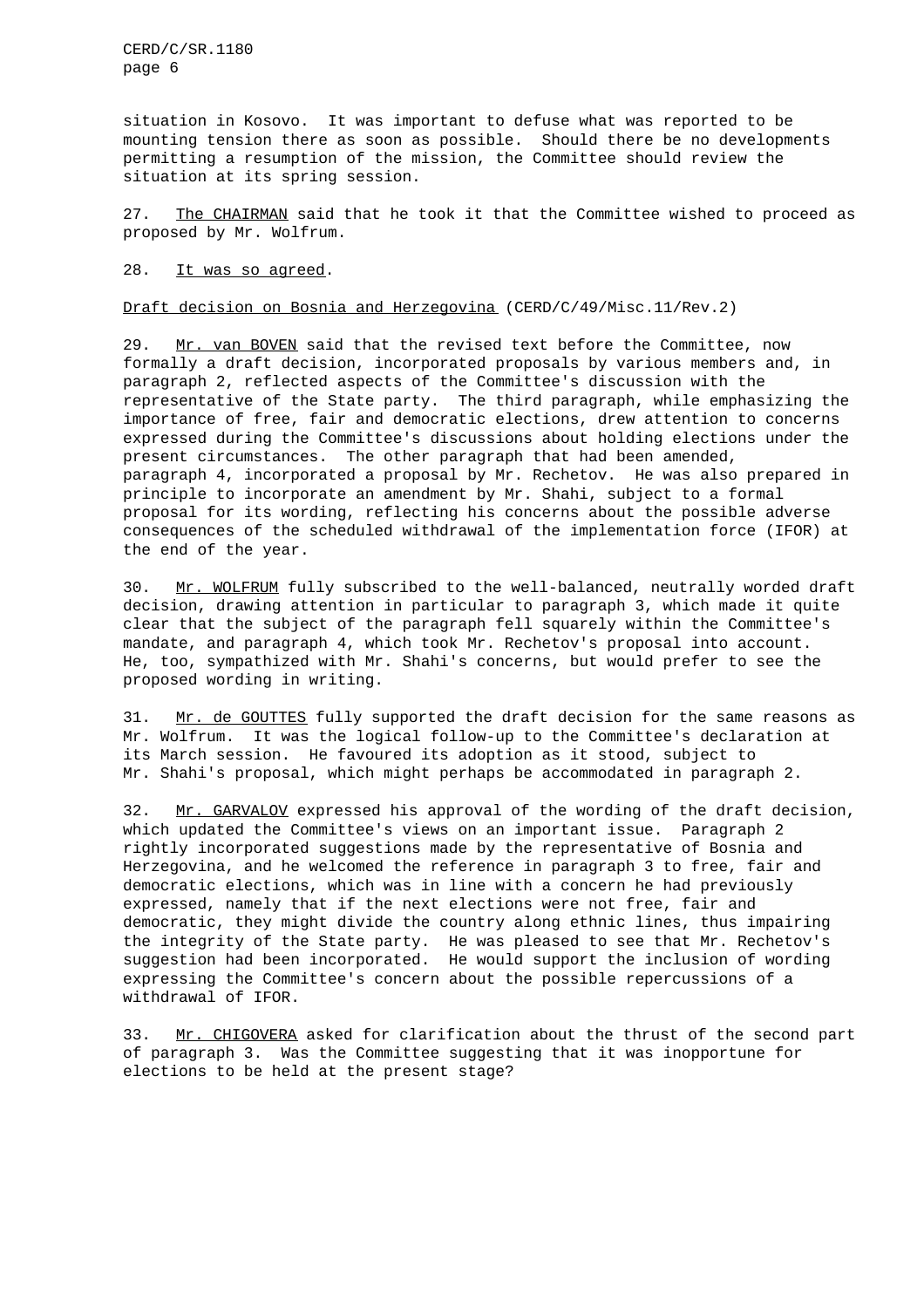34. Mr. FERRERO COSTA said that he, too, had some doubts about the interpretation of the third paragraph. The Committee should not give the impression that it was suggesting a postponement of the elections. The emphasis should be on appropriate measures to ensure that the elections did not lead to ethnic segregation and division.

35. Mr. SHAHI proposed the addition of the following new paragraph at the end of the text: "Apprehensive that the separation of the warring parties and the peaceful conditions brought about by the Implementation Force (IFOR) may not continue to obtain after the envisaged withdrawal of this force by the end of 1996, [the Committee] invites the attention of the Security Council, through the Secretary-General, for dealing with any such emergency that may arise, by the establishment of a successor force to the Implementation Force".

36. Mr. van BOVEN said he could accept Mr. Shahi's proposal, although an alternative to the word "separation" might be found.

37. He felt that the text of paragraph 3 accurately reflected the views expressed by members - some had been in favour of the elections going ahead and some had not - but suggested that the paragraph should be amended to read: "... the holding of elections, important as they are, may under the present circumstances reinforce ...".

38. Mr. SHERIFIS said that the Committee must not give the impression that it opposed the holding of elections. He suggested that paragraph 3 should be expressed in a more positive manner: instead of "preoccupations" or "fear", the Committee should express its "earnest hope" that the elections would not entrench or encourage patterns of ethnic segregation and ethnic division.

39. Mr. AHMADU said that paragraph 3 merely stated the facts. There were risks involved both in holding elections and in not holding them: all the parties concerned were now committed to the elections, and the Committee could only point out the possible dangers.

40. He supported Mr. Shahi's amendment, which went beyond the elections to consider developments in the long term.

41. Mr. RECHETOV agreed with Mr. Sherifis that the present paragraph 3 was too negative. He proposed the following wording: "The Committee is fully conscious of the fact that only the holding of free, fair and democratic elections is likely to contribute to laying the foundations ...", continuing with the existing text.

42. He supported Mr. Shahi's amendment, which rightly placed the responsibility for action on the Security Council and the Secretary-General.

43. Mr. LECHUGA HEVIA expressed concern that Mr. Shahi's amendment assumed that the elections would serve no useful purpose. If the Committee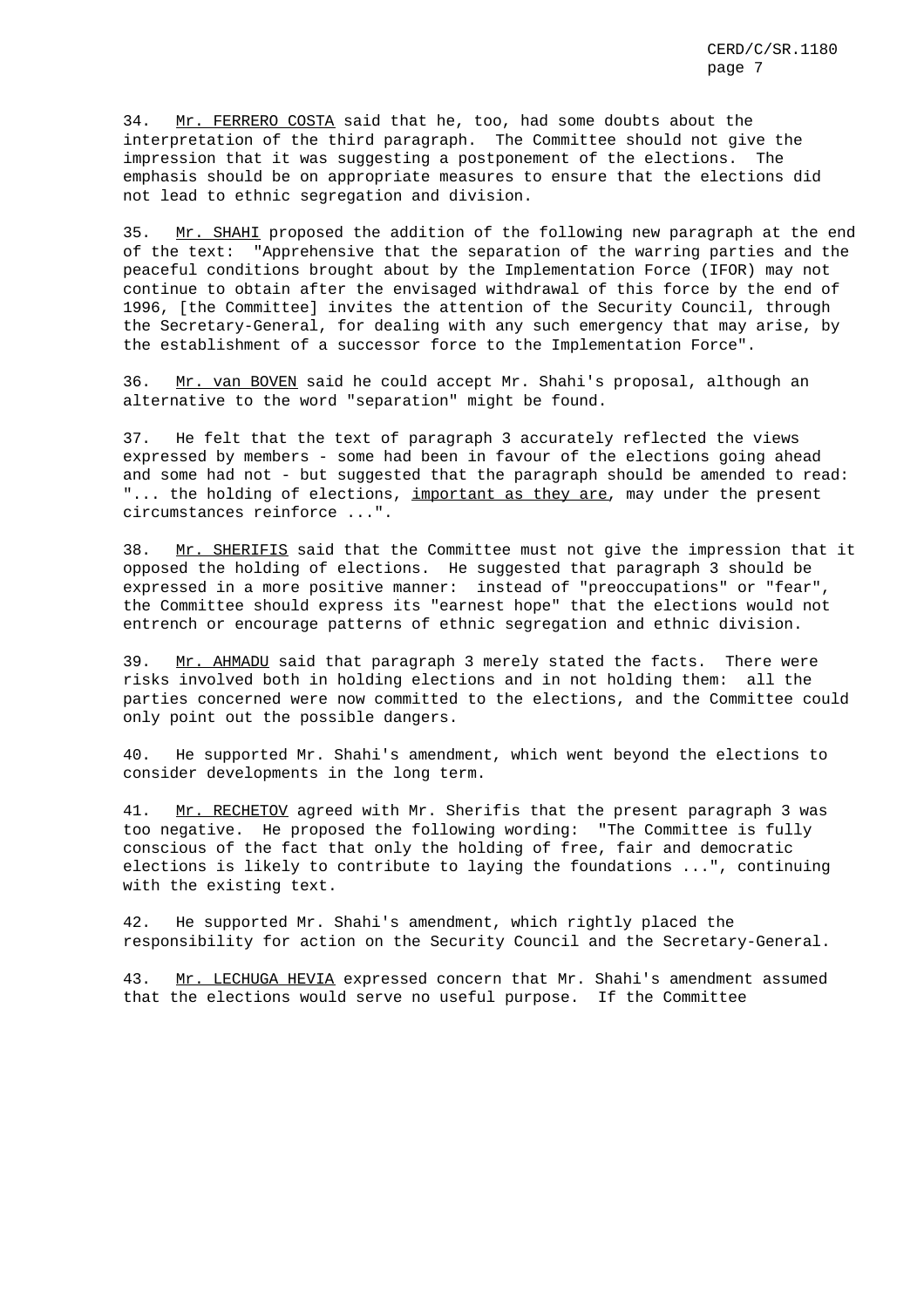recommended the establishment of a successor force to IFOR even before the elections had taken place, it was in effect saying that the elections could not improve the situation.

44. Mr. YUTZIS said that paragraph 3 accurately described the existing situation. If the wording was ambiguous, it was because the situation was ambiguous, and changing the text would not be any solution. He accordingly supported the original text.

45. Mr. FERRERO COSTA said that the original text was the best that the Committee was likely to achieve. The more positive formulation suggested by Mr. Sherifis carried a number of risks; he accordingly supported the original version, with the amendment proposed by Mr. van Boven, and hoped that the text would be adopted by consensus.

46. Mr. WOLFRUM said that the original text reflected the real situation. He could accept Mr. van Boven's proposed amendment, although it merely repeated the substance of the first two lines of the paragraph, but he could not accept Mr. Sherifis' proposal.

47. Mr. VALENCIA RODRIGUEZ said that while he supported Mr. Rechetov's proposal, he also understood Mr. Sherifis' concern that the Committee should not give the impression that it opposed the elections. He proposed the following wording: "... the Committee expresses the earnest hope that, in view of the actual deficiencies in the process of ... the holding of elections may not reinforce patterns of ethnic segregation ...". He was happy to accept Mr. Shahi's proposal.

48. Mr. de GOUTTES said that the text should clearly express the Committee's view that the elections should go ahead in the best possible conditions and its fears concerning the possible consequences of the withdrawal of IFOR. The amendment proposed by Mr. van Boven, or some formulation such as: "The Committee, while approving the principle of elections, expresses its serious preoccupations ..." should meet the first concern adequately. If the Committee preferred Mr. Sherifis' more positive formulation, it could adopt something along the lines of: "the Committee hopes that the elections will not create the risk of ethnic segregation in view of the alarming reports of deficiencies in the process of voter registration ...".

49. Mr. SHAHI said that the original version of paragraph 3 accurately described the existing situation as reported by international observers. Perhaps some formulation such as "The Committee, while fully supporting the holding of elections ..." could be used.

50. In reply to Mr. Lechuga Hevia, he said that his suggestion that a successor force to IFOR should be established was not linked in any way with the elections. Even if the elections went well, the situation might still deteriorate rapidly. He did not, therefore, feel that his proposed new paragraph prejudged the results of the elections.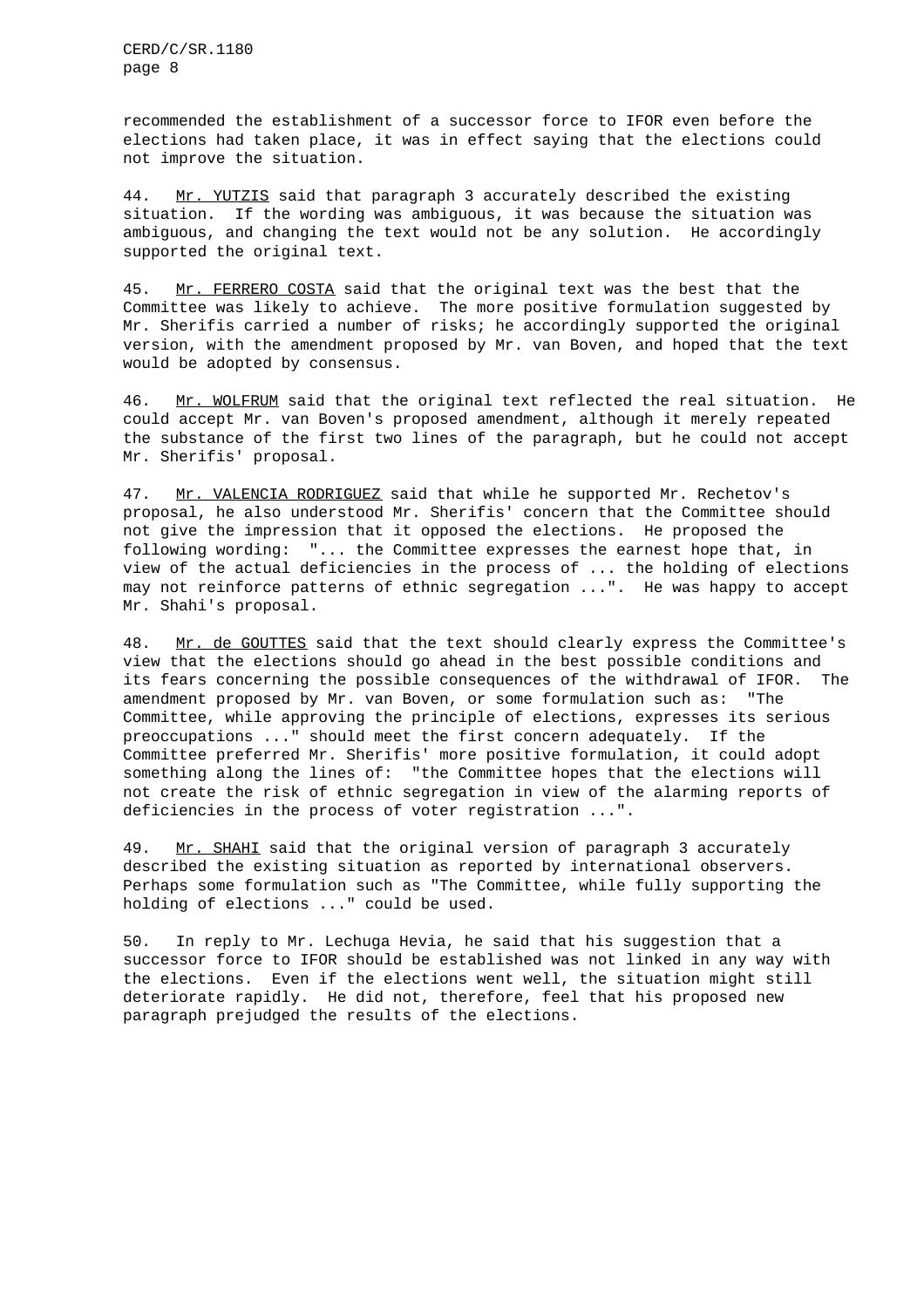51. Mr. CHIGOVERA asked whether the Committee was trying to say that it would be unwise to hold the elections at all. If it was, then Mr. van Boven's amendment changed nothing. If it was not, then it should adopt Mr. Sherifis' proposal.

52. Mr. YUTZIS said that the original text was balanced. It did not question the usefulness of the elections, but merely stressed the dangers of the existing situation, which had been widely recognized by international public opinion. He felt that the original text, with the revision suggested by Mr. van Boven, was the best option.

53. Mr. GARVALOV said the text of paragraph 3 should remain as it stood, with the amendment proposed by Mr. van Boven.

54. In the same way as the continued presence of international forces had been necessary in Mostar following elections, a successor force should remain in Bosnia and Herzegovina after the elections there to prevent a renewed outbreak of hostilities. The Committee should, however, consider deleting "the separation of the warring parties" from the proposed new paragraph 9.

55. Mr. van BOVEN (Country Rapporteur) said that, when drafting the decision, he had tried to take full account of the views of members of the Committee. The text of paragraph 3, with the amendment he had already suggested, should stay as it was. The first part of the paragraph had been based on the Dayton Peace Accords and, as such, should not be changed.

56. The amendment proposed by Mr. Garvalov to the new paragraph 9, was acceptable, with the corresponding drafting changes, and possibly the insertion of "eventual" before "establishment".

57. Mr. SHERIFIS said that he could not associate himself with any text that implied that the Committee had taken a position that could be interpreted as hostile to elections.

58. Mr. RECHETOV associated himself with the comments made by Mr. Sherifis. He had some difficulty with the apparent link made between democratic elections and the development of democracy in Bosnia and Herzegovina and wondered whether, given the situation in Bosnia and Herzegovina, the holding of completely democratic elections in an ethnically pure region might not increase segregation and possibly lead to the emergence of communities with secessionist aspirations.

59. Mr. WOLFRUM said that he could not accept the changes proposed by Mr. Sherifis and, if necessary, he would ask for them to be put to a vote.

60. The CHAIRMAN suggested that the Committee might wish to resume consideration of the draft decision on Bosnia and Herzegovina later, to give members a chance to discuss the text informally.